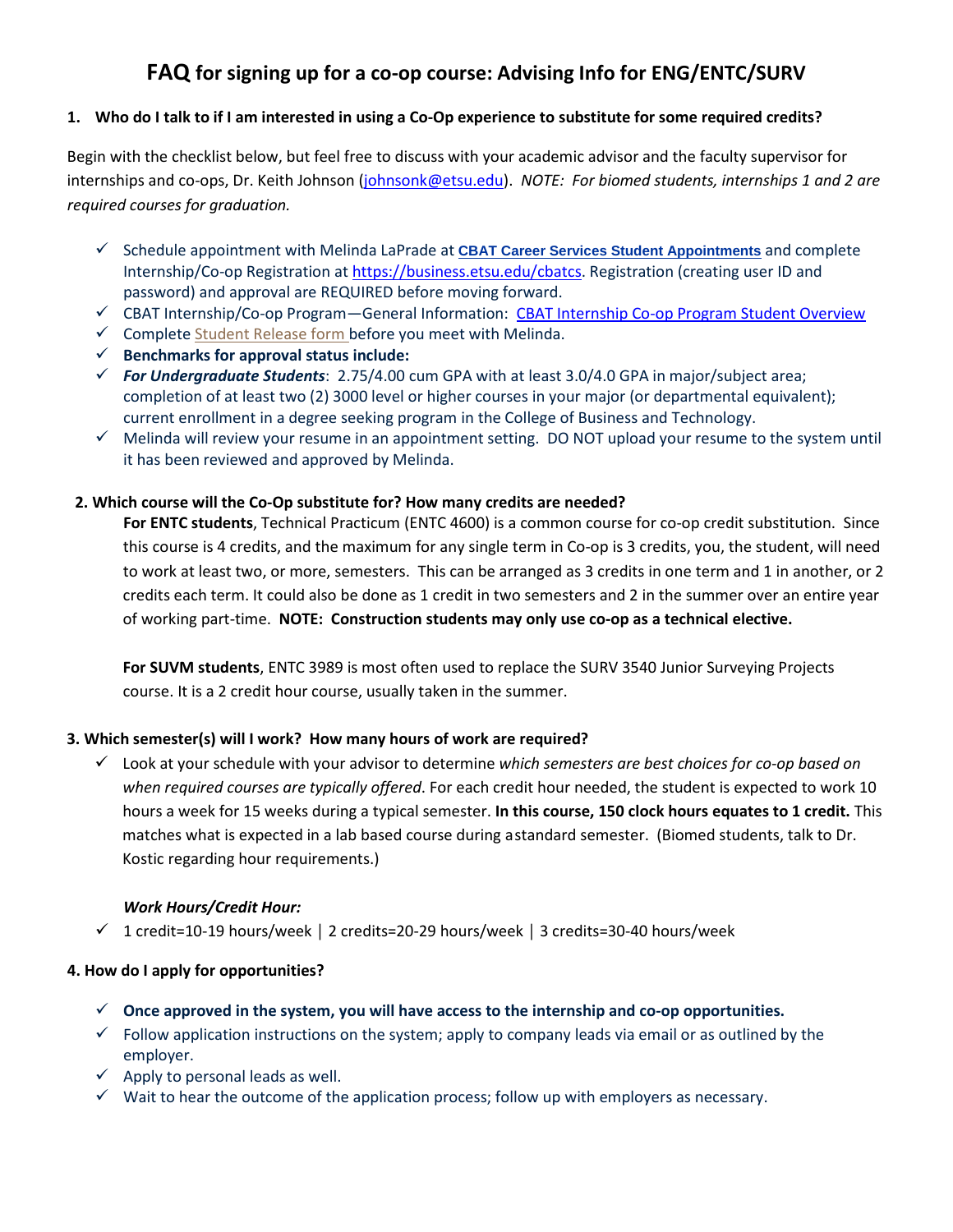## **5. What do I do once I receive an offer?**

- Upon hire, the intern/co-op **MUST CONTACT** Melinda LaPrade to inform her of the offer. **NEVER, UNDER ANY CIRCUMSTANCES, ACCEPT MULTIPLE OFFERS AT THE SAME TIME!!!**
- $\checkmark$  Also, you need to formally accept the offer, informing the supervisor and/or the human resources contact of your acceptance and that you plan to use this experience as a Co-Op course in your school program of study.
- $\checkmark$  The employer needs to be willing to assist you with coaching, the learning agreement, and student evaluation toward the end of the semester. If the employer has process questions, refer him/her to Melinda LaPrade.

## **6. What forms will need to be completed before I begin the Co-Op?**

- $\checkmark$  An electronic learning agreement document, found on CBAT Intern/Co-op system, needs to be completed between you and your supervisor, outlining tasks, projects, and learning objectives for the semester.
- $\checkmark$  The Learning Agreement will be approved by the faculty supervisor and department chair for each student.
- $\checkmark$  A permit to enroll in the course will be given to the student when the learning agreement has been completed and approved by all parties.

| Program                                                                                                                   | Use Course #     | Use Course As*                                          |
|---------------------------------------------------------------------------------------------------------------------------|------------------|---------------------------------------------------------|
|                                                                                                                           |                  | Currently, ENG students do not have room for internship |
| <b>ENG</b>                                                                                                                | NA.              | or co-op credit hours.                                  |
| <b>ENTC</b>                                                                                                               |                  |                                                         |
| <b>BIOM</b>                                                                                                               | ENTC 4360/4380   | Required courses                                        |
| <b>CONS</b>                                                                                                               | ENTC 4989/4999   | Use as Technical Elective ONLY                          |
| <b>ELEC</b>                                                                                                               | ENTC 4989/4999   | Use as requirement or ENTC 4600                         |
| <b>INDU</b>                                                                                                               | ENTC 4989/4999   | Use as Technical Elective                               |
| <b>MANU</b>                                                                                                               | ENTC 4989/4999   | Use as Technical Elective OR Substitution for ENTC 4600 |
| <b>PDEV</b>                                                                                                               | ENTC 4989/4999   | Use as Substitution for ENTC 4600 and/or ENTC 3600      |
| <b>SURV</b>                                                                                                               | <b>ENTC 3989</b> | Use as requirement or SURV 3540                         |
| *Students should contact their advisor to confirm how this course will be used in his/her individual academic<br>program. |                  |                                                         |

## **7. What course number do I register for?**

- **FALL Semester co-op/internship: ENTC 4989 (1, 2, or 3 credits)**
- **SPRING Semester co-op/internship: ENTC 4999 (1, 2, or 3 credits)**
- **SUMMER Semester co-op/internship: SURV 3989 (2 credits); ENTC 4989 (1,2, or 3 credits)**

## **8. Will I have to attend a co-op class on campus and go to work?**

 $\checkmark$  No. Your site supervisor directs your projects, activities, and schedule at work. The remaining deliverables (video review/quiz, written reports and form submissions) are managed via the D2L website for the course.

## **9. How will my grade be assigned?**

 $\checkmark$  When all the tasks listed in D2L are complete the student is given either a Pass or a Fail for a final grade. Biomed interns receive a letter grade, A-F.